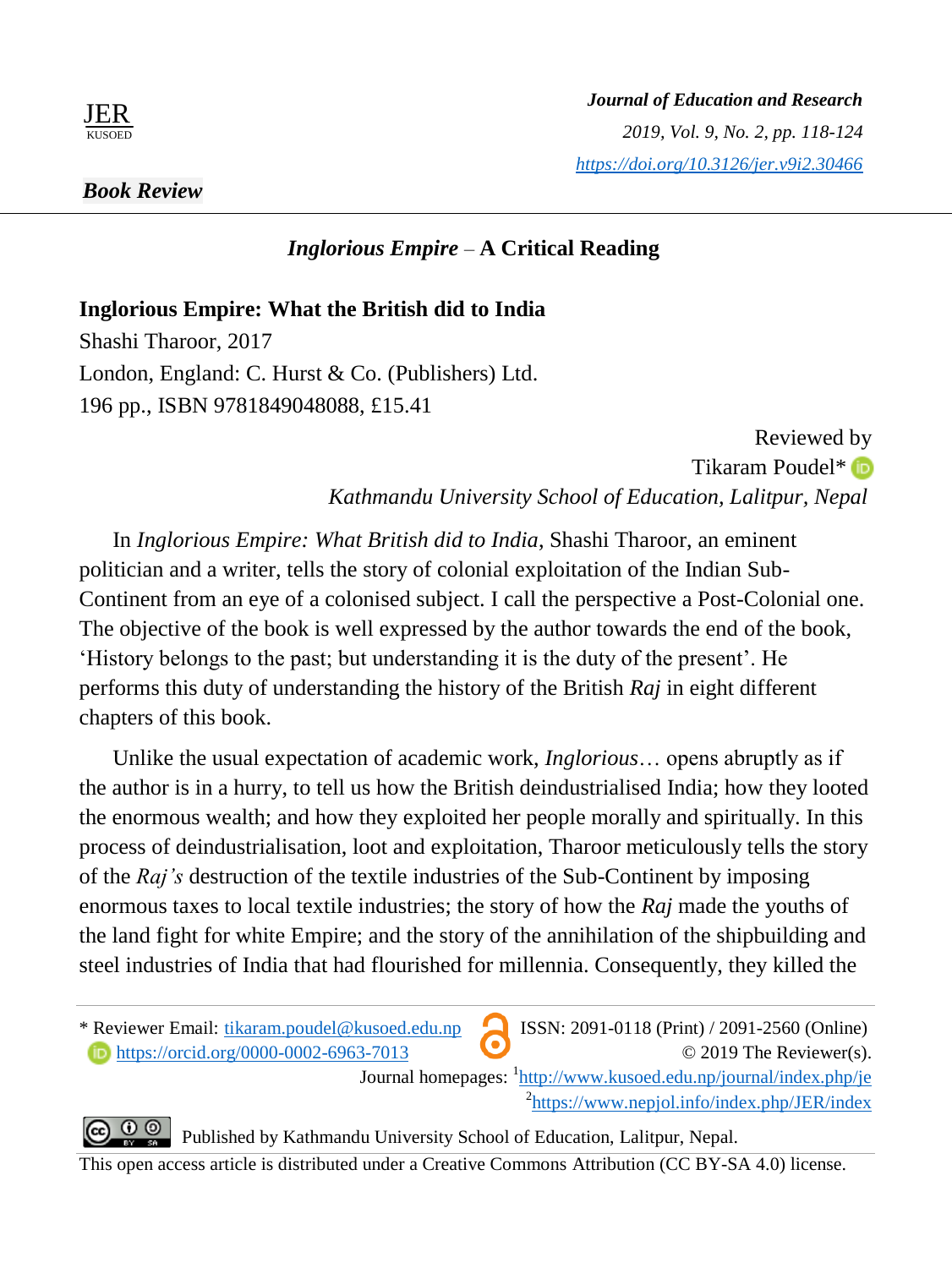# *Inglorious Empire – A Critical Reading* | 119

genius of the Sub-Continent; the creativity of textile workers, the art of shipbuilding and steelworks. These age-old indigenous scientific and technological innovations that flourished in the Sub-Continent died out from the human knowledge system forever.

The deindustrialisation slumped the economy of the Sub-Continent. The intensity of economic exploitation during the *Raj* can be imagined with the fact that the Britons made the peasants sell their children to pay the taxes. In a light-minded tone, Tharoor argues that the British borrowed the word "loot" from Indian languages and made their own because it described their true nature. However, the colonial meta-narrative defended the deindustrialisation, economic exploitation and human infliction with the argument that traditional Indian industries of textile, shipbuilding and steel could not compete with the Industrial Revolution of the West.

In Chapter Two, Tharoor argues against the colonial meta-narrative that the *Raj* conquered the fighting principalities and contributed to the making of India as a nation. Tharoor argues that, unlike the European conception of the nation, the Indian concept of nation is not a political but the common cultural heritage such as the essence of the epics like the *Ramayana* and the *Mahabharata*. Spirituality is another deep-rooted canon of nationhood popularised by sages like Shankaracharya, in seventh century AD. Establishing the places of worship from Kerala to Kashmir and from Dwarka to Puri, Shankaracharya gave the message of the cultural uniqueness of India much higher than the European notion of nationhood.

The British used the concept of "nation" to exclude the people of the Sub-Continent from honour and dignity. The indigenous people did not qualify for higher positions in government service but they were never ineligible for the payment of taxes and other forms of exploitations. The principles of exclusion enabled the British to rule the people with such self-confidence that a few hundred of them dominated the entire Sub-Continent with utter despotism. The principle of exclusion established them a superior race, superior military technology and the mystique of modernity. The British learned this from their philosophical movement of Enlightenment humanism. In the name of Enlightenment humanism, cupidity and opportunism prevailed to sustain the Empire and vanquished the civilisation that flourished for thousands of years.

Racism as an instrument of exclusion as portrayed in the imperial literature e.g., Rudyard Kipling and E M Foster established the White as a demi-god and the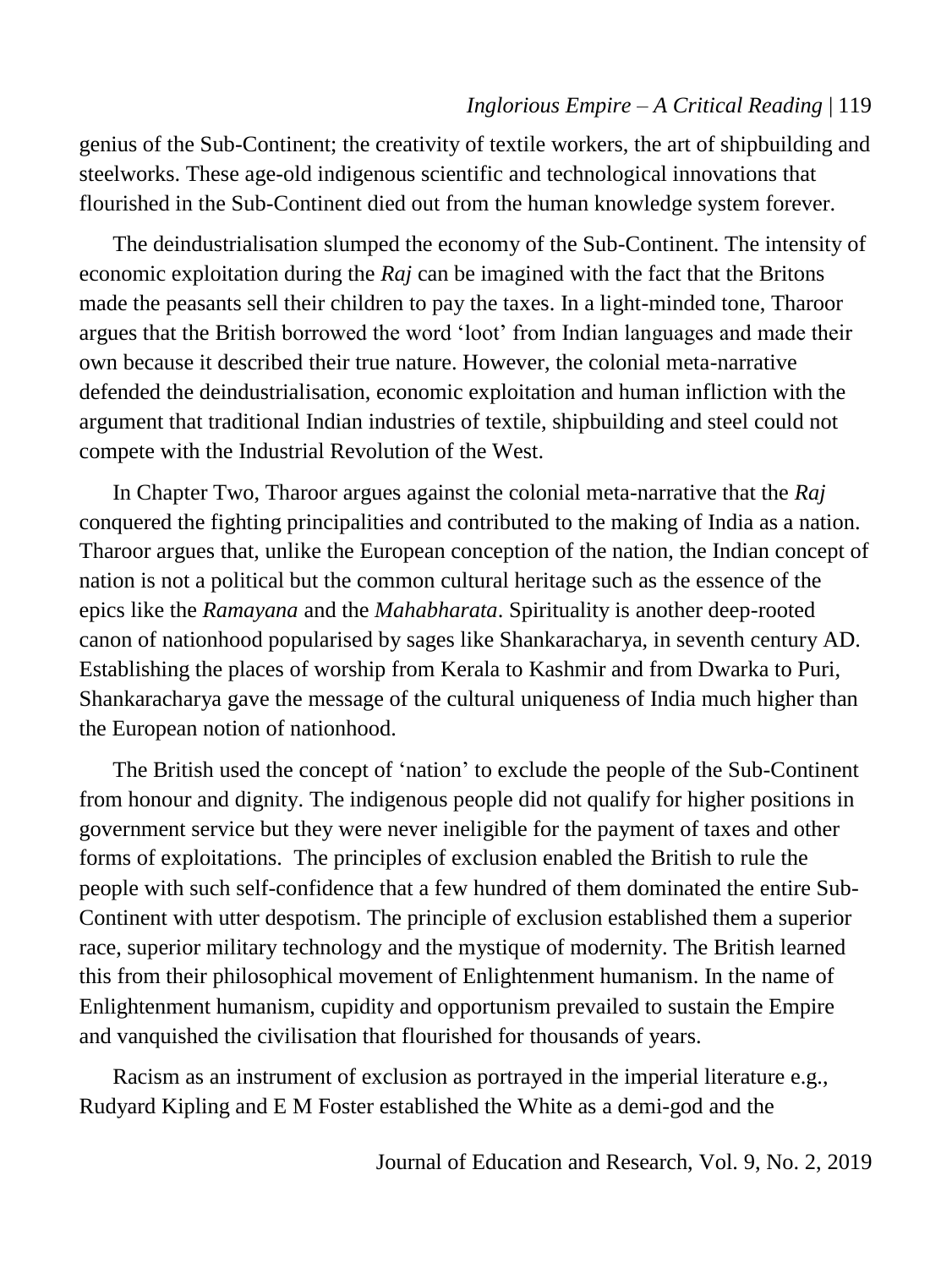### 120 | *T. Poudel*

indigenous as semi-native. These literary texts portrayed the local people as "brute passions", "untamed beasts"; the White made these "brutes" and "beasts" fight for the Empire, lost their life but to be recorded for their heroism; they never became the part of popular British stories.

In Chapter Three, Tharoor takes the way Indian history has been taught in Indian schools. Majority of Indian textbooks claim that the *Raj* introduced the concept of free press and rights of free citizens that enabled the institution of democracy in India. Tharoor agrees that free press played a pivotal role in uniting people during the freedom movement, however, the strict restrictions on the press during the *Raj* never gave people the conceived freedom. In the later part of the *Raj*, newspapers catered for about 10% literate Indians. The published information used to spread by word of mouth and it was not unusual in a country with a rich oral tradition.

Tharoor argues that the British had no intention of establishing democracy in India; Indians chose the parliamentary system through a Constituent Assembly. The parliamentary system of democracy was not a gift of the British to India but it was the choice of the framers of the Constitution of India; the majority of them were educated in Britain and this British legacy is still common in Indian Parliament. The truth was that to perpetuate the Empire, they established a dominant discourse of "rule of law"; in the name of "rule of law", a British concept alien to the Indian cultural system, the British discriminated Indians with severe punishments for petty crimes. Through this so-called "rule of law", the British sustained and strengthened colonialism through their brutal technologies. The British redefined and understood the fluid Indian society for their own satisfaction without paying heed to Indian rules and customs.

Chapter Four explores the way the British intervened Indian social system to turn it suitable for the Empire. In the process of perpetuating the Empire, the British also misunderstood the Indian caste system and used it for social categorisation. Indian society never ran through written rules but *jati* or *biradari* settled every dispute through unwritten norms and common sense. The British used Indian caste system and ethnic diversity for racial classification, a colonial strategy to control over the colonised. Because of the literate traditions of the Brahmins, the British used them as their intermediaries for indicting exploitation of the peasants and artisans, further instilling hatred towards Brahmins from non-Brahmin communities. This policy intensified the

Journal of Education and Research, Vol. 9, No. 2, 2019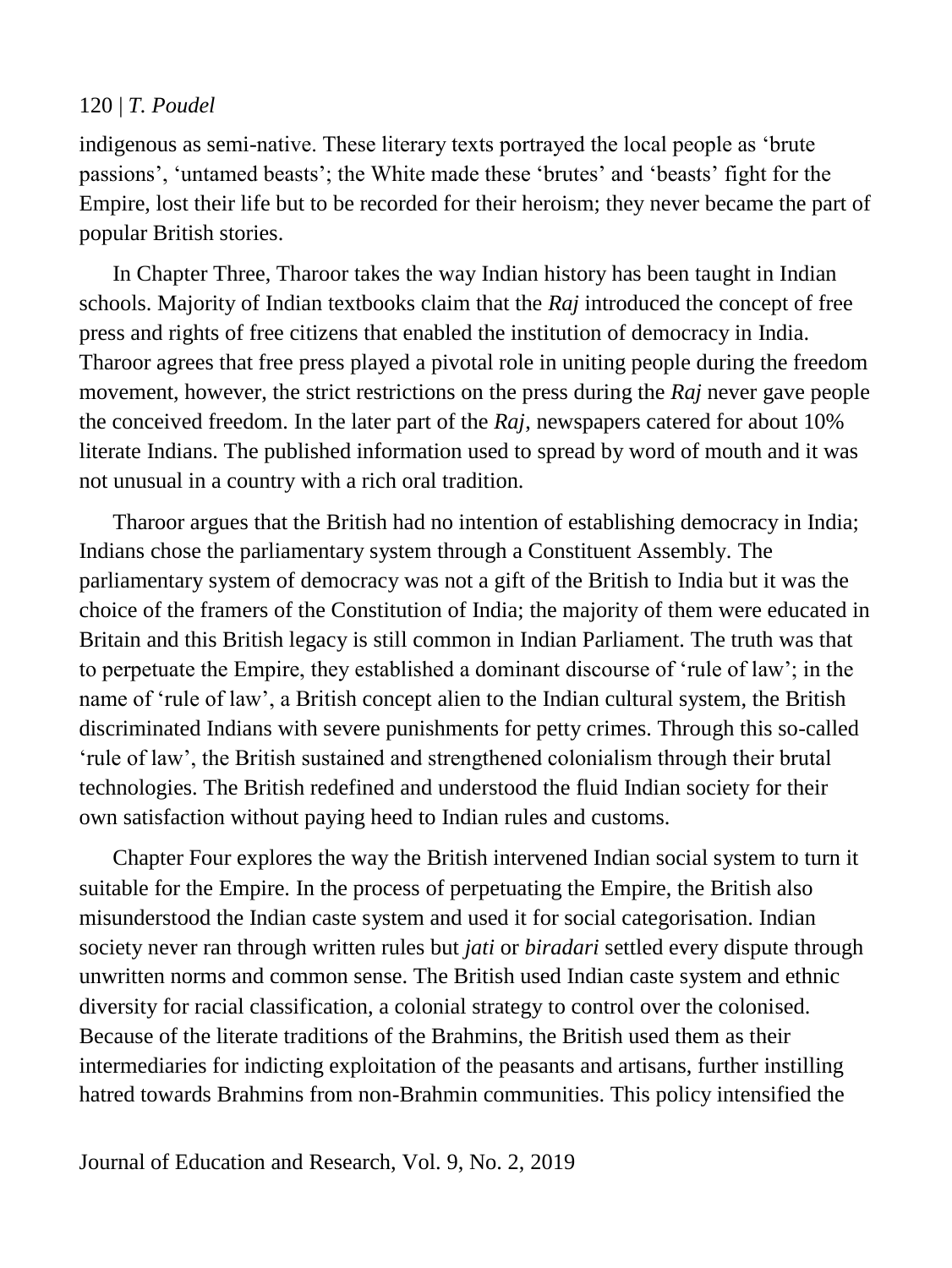# *Inglorious Empire – A Critical Reading* | 121

differences among the communities preventing the unity of ethnic groups and justified the British rule forever. In addition to the caste system and ethnic diversity, the British deliberately divided the Hindus from Muslims for their political gain culminating during the partition.

British and German scholars such as Mill, Macaulay and Max Mueller theorised that the Brahmins were descendants of Aryans, who invaded the Indo-Gangetic plains about 1500 BCE coming from Caucasus region of Central Asia. These Aryans drove the Dravidian speaking population away to the southern plateau and enslaved local ethnic communities. On the other hand, the Muslims came in waves to invade and plunder the rich principalities of Hindu populations. Under British patronage, both Hindu and Muslim revivalists intensified respective spiritualism of their religions and this served the purpose of the Empire. This propagandist spiritualism under the British patronage was against the true spirit of Indian society.

A closer look at the historical development of the British people reveals that they were never spiritual people but a fighting and commercial race. This collective racist disposition of the British people gets expression in representative British figures. For example, Winston Churchill said, "I hate Indians. They are a beastly people with a beastly religion" (Selby, 2015, para. 7). This collective disposition of the British is manifested in the popular literature, for example, the portrayal of Caliban in William Shakespeare"s *The Tempest*, of Friday in Daniel Defoe"s *Robinson Crusoe*, Rudyard Kipling"s notorious colonial poem *White Man's Burden*, to name a few.

Despite such a racist ideology, the British people have been presented to Indians as "essentially benign" as the true children of Enlightenment humanism. Chapter Five reveals this myth of the benign nature of the British. About 35 million people of the Sub-Continent lost their life in the 20th century. The British refused to intervene to save the lives of millions because, for the British, famines were the ways that nature responded to overpopulation, according to Malthusian principles. Instead, they argued that all Indians would be dying of starvation if there had not been the benevolence of the *Raj*. But nobody told the boys and girls in India that while Indians were dying of starvation, the British were enjoying Indian bread in London and Manchester.

The discourse of benevolence is exposed through the stories of Indian men and women i.e., colonial workforce, who were enslaved and transported in British ships to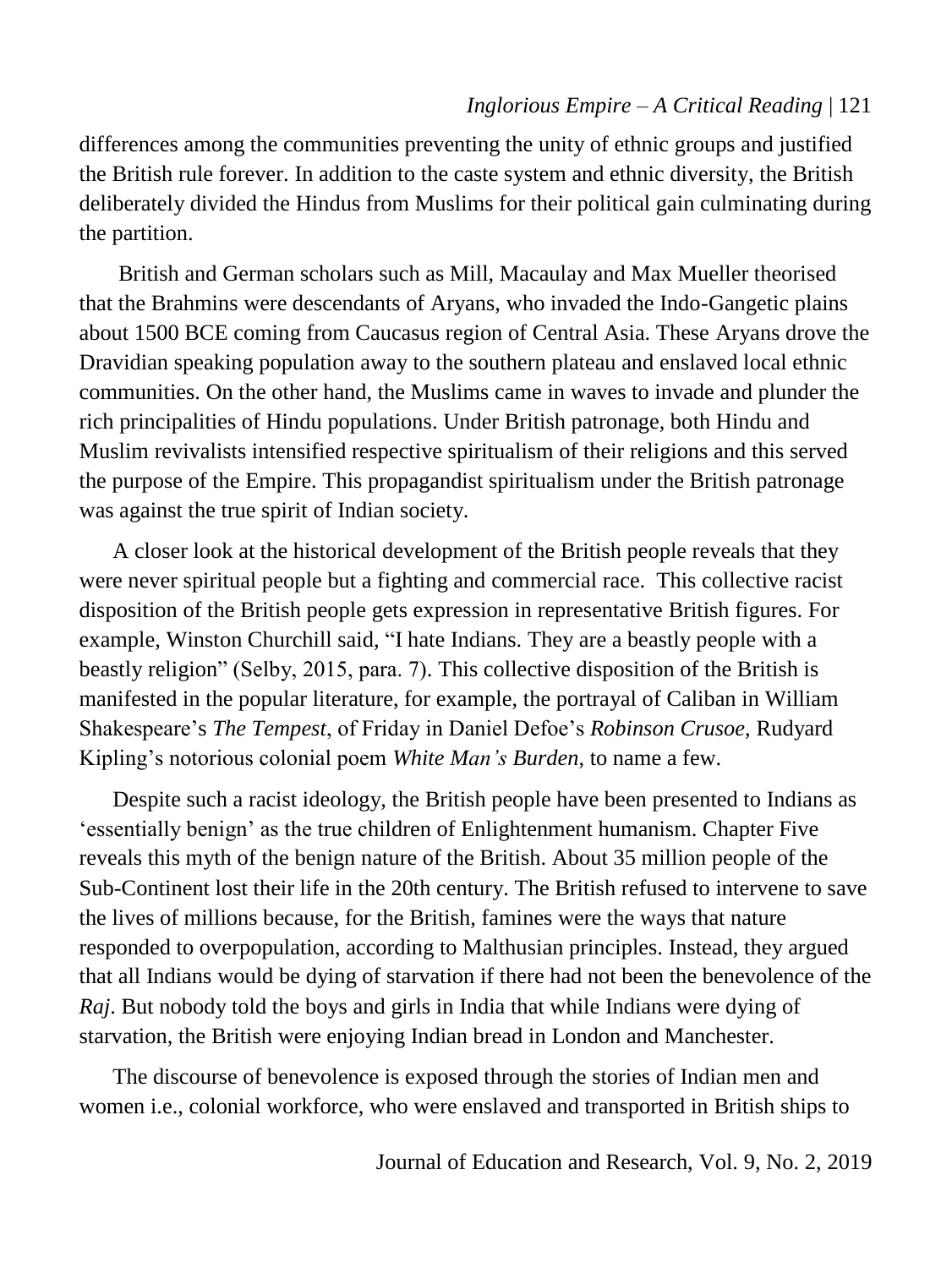### 122 | *T. Poudel*

Africa and other Pacific regions. The benevolence of the *Raj* did not end with humaninduced famines and enslavement of Indian men and women, the *Raj* ordered General Dryer shoot at thousands of children, women and men at Jallianwala Bagh in 1919.

After exploring the racial instincts of the British in Chapter Five, in Chapter Six, Tharoor takes up the issues of racial discrimination in infrastructure development, particularly railways and education. The British constructed the Indian railways to transport raw materials for British industries and to transport the finished products of British industries to Indian markets. Since the railways enabled British businessmen to transport goods faster and in larger quantities, they converted the previously forested land into agricultural farmlands to feed their giant industries back home in England. The conversion into farmlands caused severe environmental imbalance as this process intensified the destruction of the habitat of different wildlife and plants. Besides, the British forced millions of Indian men and women in these newly converted farmlands. For millennia, these people owned the forest and lived sustainably without causing an environmental disaster. For the British, the forest land belonged to nobody i.e., *terra nullius* because the indigenous communities could not produce the certificates of land registration. The coming of the railways turned these communities to slaves from the masters of their lands.

The railways caused multiple sufferings to Indian peasants in many ways. To finance the construction of railways, people of India were made to pay high taxes leading to utter poverty. The arable land of Indian peasants, for example in the Bengal Delta, turned into marshy land because it blocked the waterways. The railways were also the causes for epidemics like the Bubonic Plague of 1897 killing estimated 12 million Indians (Malhotra, 2020) of total 180-200 estimated population and Spanish Flu in 1918 killed an estimated 12 million Indians of estimated 300 people. These epidemics first appeared in port cities and spread to inner cities through railways.

Anglophile historians of India established the discourse that Britain gave the Sub-Continent the English language that played a key role in establishing the roots of democratic values. However, the truth is that the democratic values that India developed were through the process of resisting the despotism of the *Raj*, not importing the democratic values from Britain.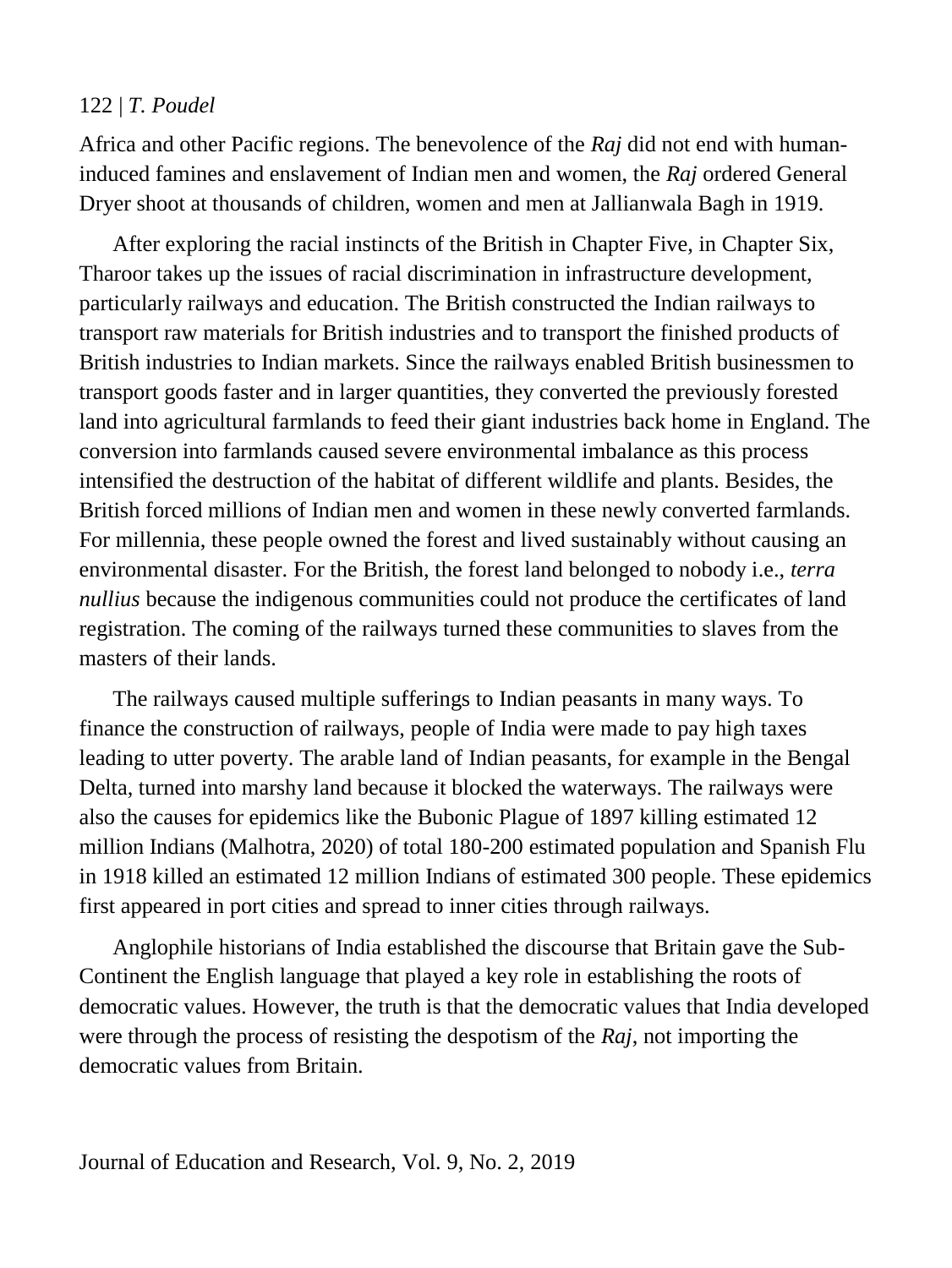### *Inglorious Empire – A Critical Reading* | 123

The English language is not a deliberate gift to the Sub-Continent but it came as an instrument of colonialism. The true intention of the introduction of the English language in the educational system of the region is clearly stated in the notorious minute of Macaulay of 1835, the foundational document to determine the future course of education in South Asia. The British intended to facilitate communication with natives through the English language to serve the interest of the Empire. However, the leaders of the freedom movement seized the English language and used it to fight against the *Raj*.

Teaching indigenous languages like Sanskrit or Arabic or teaching Indian history and philosophy was never prioritised during the *Raj*. The British needed an army of young Indians for the service of Empire and they could not think of preparing this army imparting education in indigenous languages. The objective of colonial education was to serve the purpose of the Empire, not general human welfare; therefore, they never intended to dispense higher human values through universal education. During the colonial period, British education did not focus on promoting analytical and creative thinking leading to the independence of mind. A limited number of the graduates in this system excelled, entered Indian Civil Services, got westernised and alienated themselves and became hybrid because of their proximity with their white masters. Therefore, the impact of colonialism was not merely economic and political but also moral, intellectual and spiritual. It was not just a physical conquest but a conquest of mind and soul. By imposing the colonial ideology through education, the *Raj* attacked the very core of Indian cultural and spiritual heritage and forced them to imitate the English. This education distanced the Indian youths from the religious and mythological teaching of the region like the *Ramayana* and the *Mahabharata*. Rejecting the indigenous knowledge system and integration of English literature as a subject in the curriculum was to instil a feeling of respect to British civilisation in the hearts of colonised minds.

In Chapter Seven, Tharoor tells the story of how the British attempted to annihilate one of the oldest and most vibrant civilisations of the world and lay the foundation of western values in the region. In the process of annihilation, the British devastated the socio-economic structure leading to the literacy rate of 16%, a life expectancy of 27 and 90% of the population living below the poverty line when they left in 1947. Tharoor